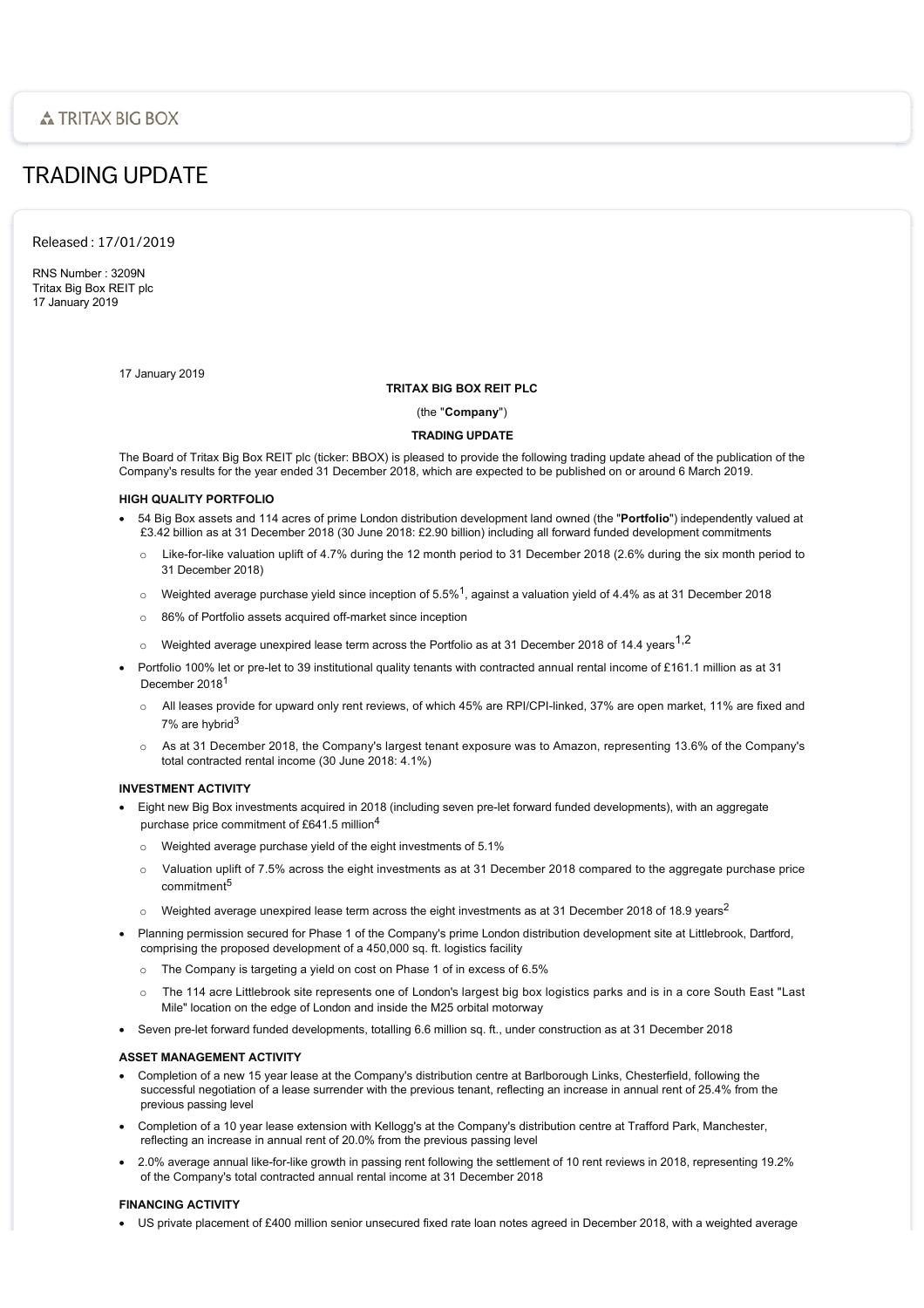coupon of 2.91% and a weighted average maturity of 9.8 years. The funds will be drawn on 28 February 2019

- · Maturity date of £350 million unsecured revolving credit facility (with an uncommitted £200 million accordion option) extended by one year to December 2023
- · £1.46 billion6 of committed debt financing in place, of which £834 million was drawn as at 31 December 2018 (27% LTV) and £386 million is allocated against existing forward funded commitments
- · Weighted average term to maturity of debt facilities of 8.7 years as at 31 December 20186 (8.9 years as at 31 December 2017)
- · Weighted average running cost of debt of 2.63%7, primarily comprising fixed rate debt (2.38% as at 31 December 2017)
- Successful significantly oversubscribed £155.6 million equity issue in April 2018

#### **PROGRESSIVE DIVIDEND POLICY**

- · The Company is targeting an aggregate dividend of 6.7 pence per share for the year ended 31 December 2018, payable quarterly, of which 5.025 pence per share has been paid for the nine months ended 30 September 20188
- · The Company intends to maintain its progressive dividend policy during 2019 and thereafter

#### **Colin Godfrey, Partner of Tritax, said:**

"We have maintained a patient and disciplined approach to capital deployment throughout the year, investing £641.5 million in eight off-market and attractively priced assets, including seven forward funded pre-let developments which are due for completion over the course of the next 18 months, each delivering effective income during the construction phase. These new assets will help maintain the modernity of our portfolio and have enhanced our WAULT which now stands at 14.4 years. The addition of these assets has further diversified our customer tenant base and increased our weighting to high calibre companies in the e-retail, manufacturing and electricals sectors. Three of these important new assets are pre-let to Amazon, now our largest tenant by rental income.

Planning consent for a 450,000 sq. ft. logistics facility was secured at our 114 acre development site at Dartford and we successfully repositioned two Value Add assets into Foundation assets through the negotiation and delivery of new long-term leases.

Despite the ongoing uncertainty around Brexit, logistics lettings in 2018 reached near record high levels and market rents continued to grow even though speculative supply has increased. This occupier demand has been underpinned by the continued growth in ecommerce and occupiers seeking improved supply chain efficiency through the application of larger, flexible and automated logistics property solutions. Investment demand has also remained high, as evidenced by further yield compression during 2018. The outlook for our Company remains positive and we expect UK logistics to remain a robust property investment sector during 2019."

### Notes

- 1) Excludes development site at Littlebrook, Dartford
- 2) To the earlier of lease expiry or break option
- 3) Based on contracted annual rental income as at 31 December 2018
- 4) Based on target commitments of £141.5 million in relation to the Company's forward funded development at Integra 61, near Durham and £120.3 million in relation to the Company's forward funded development at Link 66, Darlington
- 5) Excludes property purchase costs
- 6) Excludes £250 million short-term facility entered into in October 2018
- 7) Based on gross debt, excluding commitment fees
- 8) The target dividend is a target only and not a forecast. There can be no assurance that the target will be met and it should not be taken as an indication of the Company's actual or expected future results

#### **FOR FURTHER INFORMATION, PLEASE CONTACT:**

| <b>Tritax Group</b><br>Colin Godfrey (Partner, Fund Manager)               | via Maitland below                                         |
|----------------------------------------------------------------------------|------------------------------------------------------------|
| <b>Maitland (PR Adviser)</b><br>James Benjamin                             | Tel: 07747 113 930<br>Email: james.benjamin@maitland.co.uk |
| Jefferies International Limited<br>Gary Gould<br>Stuart Klein              | Tel: 020 7029 8000                                         |
| <b>Akur Limited</b><br>Anthony Richardson<br>Tom Frost<br>Siobhan Sergeant | Tel: 020 7493 3631                                         |

The Company's LEI is: 213800L6X88MIYPVR714

## **NOTES:**

Tritax Big Box REIT plc is the only listed vehicle dedicated to investing in very large logistics warehouse assets ("**Big Boxes**") in the UK and is committed to delivering attractive and sustainable returns for shareholders. Investing in and actively managing existing built investments, land suitable for Big Box development and pre-let forward funded developments, the Company focuses on welllocated, modern "Big Box" logistics assets, typically greater than 500,000 sq ft (measured by floor area, c. 69% of the Company's existing logistics facilities including forward funded developments are in excess of 500,000 sq ft), let to institutional-grade tenants on long-term leases (typically at least 12 years in length) with upward-only rent reviews and geographic and tenant diversification throughout the UK. The Company seeks to exploit the significant opportunity in this sub-sector of the UK logistics market owing to